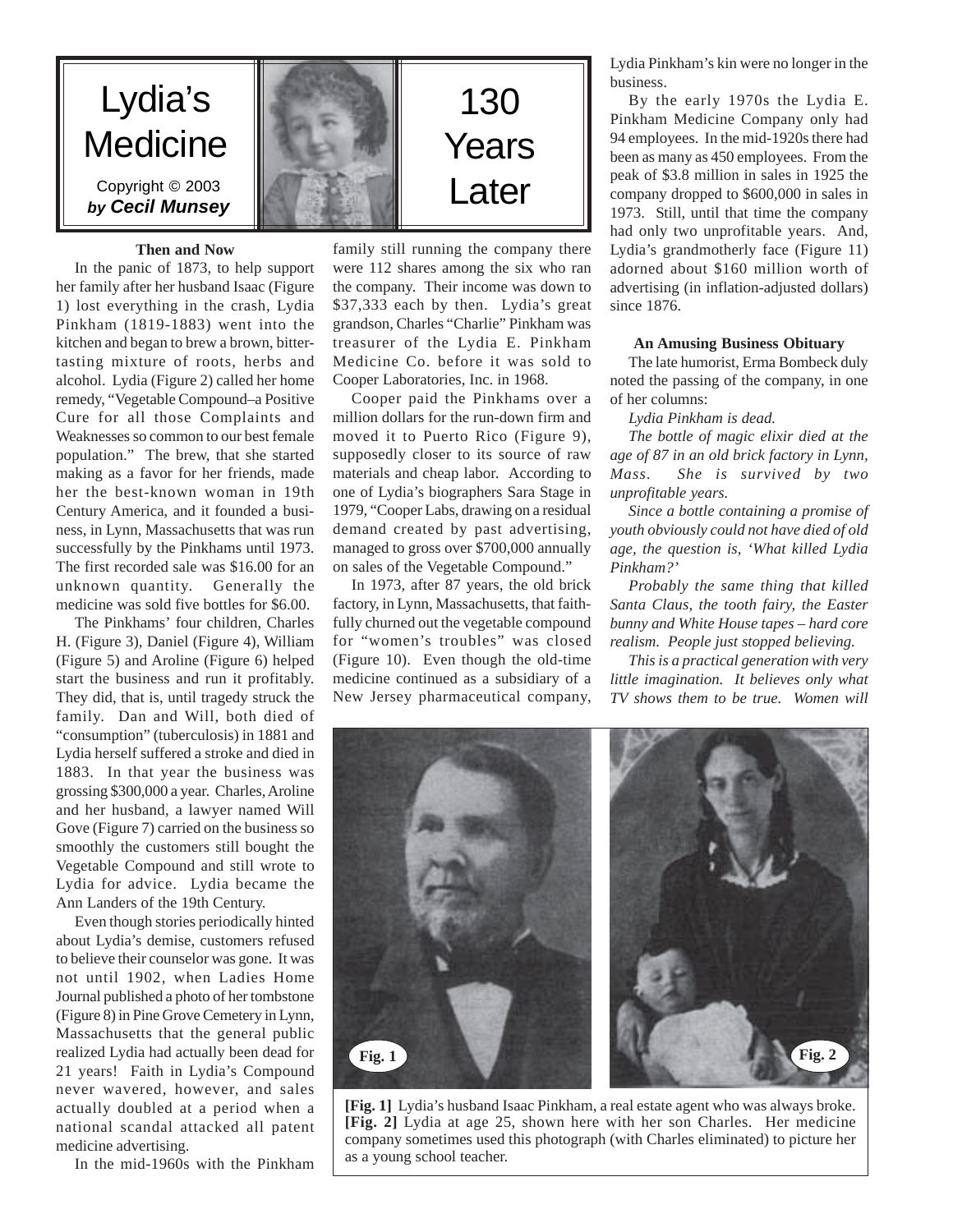

*believe that two breath mints can dance together, irregularity can get you fired and grey-haired people never sing around the piano. We never become suspicious of cold syrup with shot glasses for a lid.*

*But show them a bottle of potion that promises youth, and they stop believing.*

*A group of us were talking about middle age and trying to figure out how we could buy our way out of it when I decided to lay a Lydia Pinkham claim on them.*

*"Hey, gang, what would you say if I told you I have a cure for drooping spirits that gives elasticity and firmness to the step, restores the natural luster to the eyes, and plants on the pale cheeks of women the fresh roses of life's spring and summer?"*

*"You devil!" said Mayva. "I'd say they* j*ust renewed your American Express*



*card."*

*"No, it's a new compound," I said, "to help women through middle age."*

*"How often do you have to go in for a root touch-up?"*

*"'You don't put it on your hair, you drink it."*

*"No more iron!" said Carol. "I've had so much of that stuff my teeth are rusting."*

*"It's not iron. It's just a harmless vegetable compound guaranteed to help you with "women's trouble.'"*

*"Look," said Velma, "I've got a mother-in-law who is having me arrested for impersonating a mother, a 15-year-old who answers bed-wetters' ads, a husband who has the most extensive collection of swizzle sticks in North America, and I just found my identity and want to trade. Are*



*you saying this will cure my troubles?"*

*Lydia Pinkham is dead, leaving middle age with only one hope. All of you who believe in Doris Day – clap your hands.*

## **The Great Pinkham-Gove Feud**

After the death of Dan and Will in 1881, Charles H. Pinkham ran the company. Charles died in 1900 of kidney disease – a sad irony in light of the Compound's claims to cure all kidney troubles.

Charles' death triggered a power struggle within the family which raged intermittently for the next half-century or until the 1950s. Aroline Pinkham had married a lawyer named Will Gove, as already discussed, and while Charles was running the company, the Goves had little to do with the business. The Goves did little work and yet shared in the profits.

In 1900, after Charles' death, Will and Aroline (Pinkham) Gove moved quickly to seize control of the company and drive out the Pinkham heirs, including Lydia's grandchildren (Aroline's cousins) Lucy and Marion Pinkham (Figure 12). Each side of the family held 56 shares in the corporation. Because Will Gove was Secretary of the Board of Directors, after Charles' death the Goves assumed control. Since each side of the family owned equal shares in the company Jennie Pinkham (Figure 13), Charles' widow, was elected to the board. But because the equal shares facilitated a stalemate on the board so control could not be taken back from the Goves.

Jennie Pinkham asked her son Arthur (Figure 14) to drop out of college and help her protect her stake in the Lydia Pinkham Medicine Company. Arthur realized the



**[Fig. 6]** Lydia's only daughter, Aroline (Pinkham) Gove.



**[Fig. 7]** Will Gove, a lawyer married to Aroline.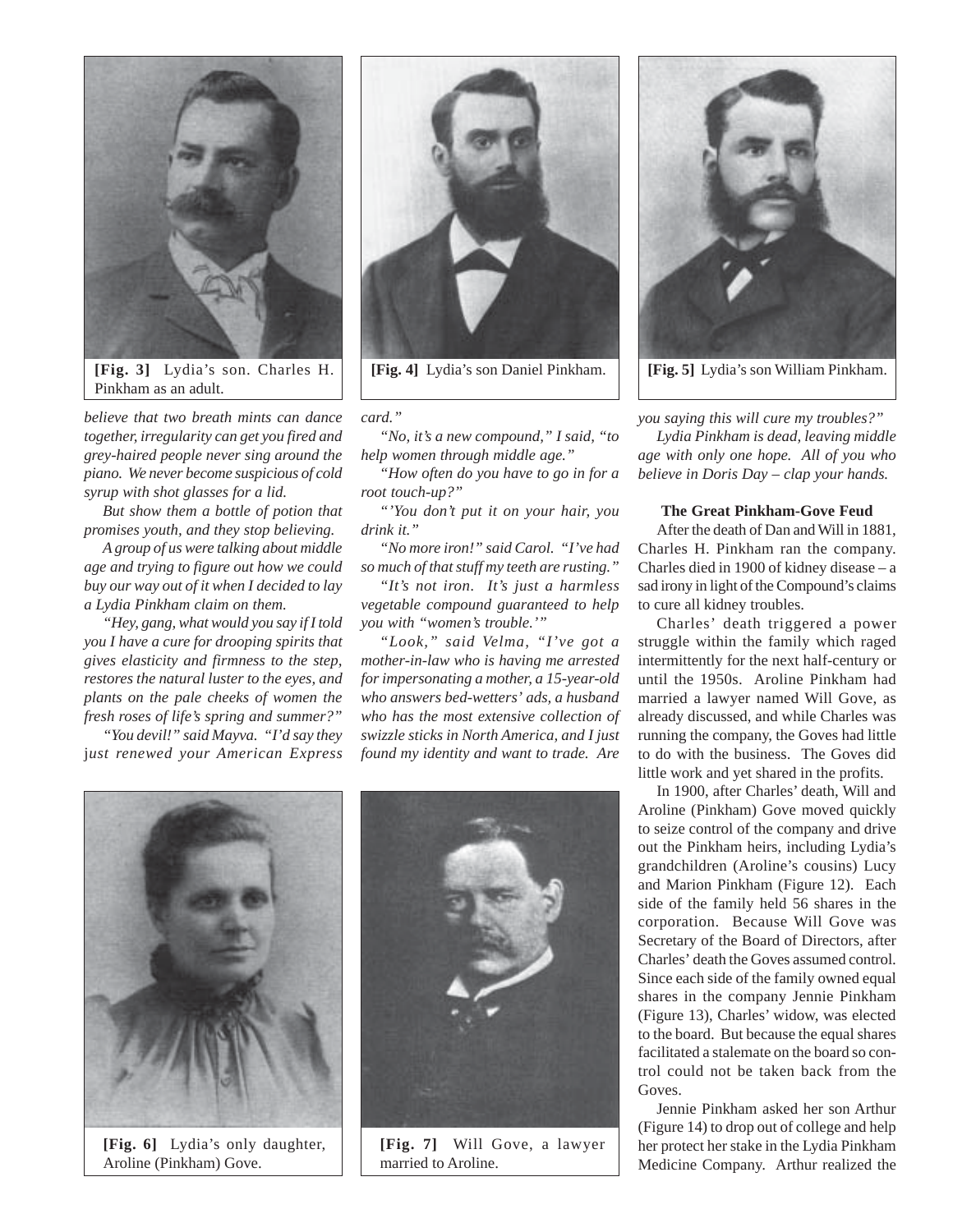

**COMPUESTO VEGETAL** Para las Enfermedades dela Mujer **Fig. 9**

**[Fig. 8]** The "Tombstone Photo" that appeared in the November 1904 issue of "The Ladies Home Journal." Editor Edward Bok (whose story is told in the November 1999 issue of "Bottles & Extras") was asking the question, who answered Lydia's mail for the past 25 years since her death?

**[Fig 9]** Cooper Laboratories, Inc. purchased the Lydia E. Pinkham Medicine. Co. and moved it to Puerto Rico.

law offered the Pinkhams no recourse and to regain some control of the company he would have to force the Goves to negotiate.

Arthur also realized that the Pinkhams had two important assets – the Pinkham name and his father, Charles' reputation in the patent medicine industry. His first move was to order the postmaster to deliver the thousands of letters addressed to "Mrs. Pinkham" to his mother – Mrs. Jennie Pinkham instead of the factory where the Goves had control. Then, in a brilliant move, he went into competition with the Lydia Pinkham

Medicine Company – his mother's own company. Arthur began to manufacture the Vegetable Compound. Copyright protected the trademark "Lydia Pinkham's Vegetable Compound," but not the formula of the medicine. Arthur could legally duplicate the Pinkham Compound as long as he gave it a different name. Jennie Pinkham took the first letter of the names of each of her children and arrived at the name "Delmac." Early in 1901 Arthur ran a full-page ad in the local paper introducing the "Delmac Liver Regulator." Its label featured a picture of his late father, Charles Pinkham, known by druggists



**[Fig 10]** The Lydia Pinkham factory in Lynn, Mass. was built in 1886 (the year Coca-Cola was invented), The factory was closed in 1973 after making the famous vegetable compound for 87 years.

across the country as the manufacturer of the Pinkham medicine. As a final touch, Jennie Pinkham wrote an enthusiastic endorsement which she signed "Mrs. Pinkham." [Collectors will easily understand the extreme value of a copy of that full-page advertisement or an extant example of a bottle of Delmac Liver Regulator featuring a picture of Charles Pinkham. To date it should be noted that neither is known to have survived, but….]

A few weeks after producing and advertising his new medicine, Arthur called on Will Gove and invited him to sample the Delmac Regulator. One taste and Gove capitulated – the medicine was indistinguishable from Lydia Pinkham's Vegetable Compound. The Pinkhams and the Goves reached a compromise. In return for the written promise that she would refrain from marketing products that competed with those manufactured by the Lydia Pinkham Medicine Company, Jennie gained a seat on the Board of Directors. The newly constituted Board then elected Arthur Pinkham vice-president and secretary of the company.

Four months after the Goves' takeover, the Pinkhams had regained a voice in the company's management. Will Gove was president of the company from 1900 until 1920. He proved to be a poor administrator. The ongoing family feud continued and the dispute was passed on to the Pinkham and Gove children.

By 1926, while Arthur Pinkham was president of the company, Lydia Pinkham Gove (Figure 15) had control of the advertising program for the medicine firm. Lydia's stranglehold on the company came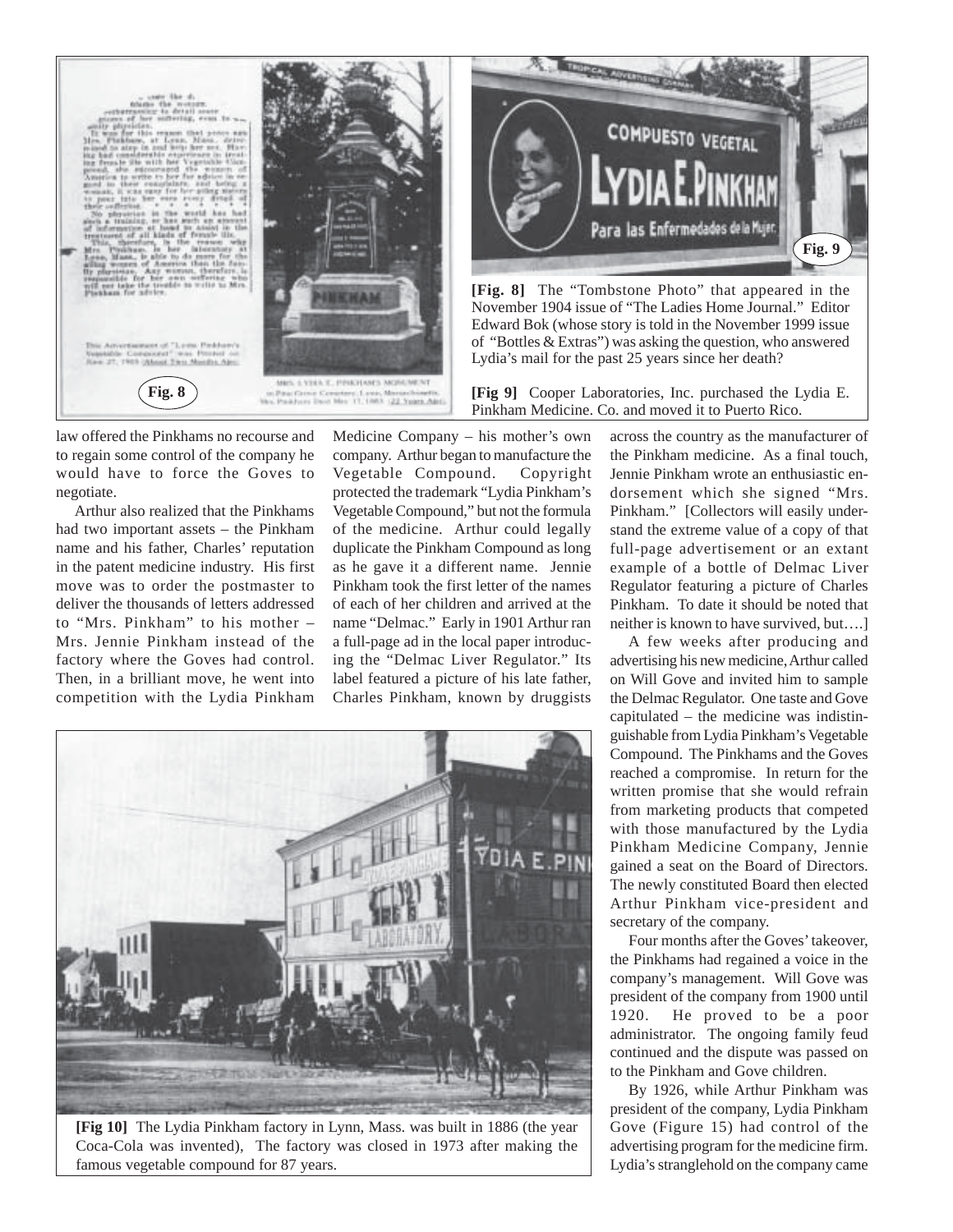

**[Fig. 11]** Lydia E. Pinkham as she appeared in 1879. This photograph was the one that became the trademark for

about largely as the result of the 1921 bylaws which gave the Pinkhams control of the executive branch of the company and the Goves control of the purse strings.

Aroline Gove increasingly deferred to her strong-minded daughter. Lydia used the power Aroline had given her as treasurer to control advertising. Any advertising she didn't like she refused to pay for. In 1927 the Pinkhams put the

Medicine Company into receivership. That move brought the Goves to their senses and an elaborate compromise was worked out. The solution was short lived and by 1929 Lydia Pinkham Gove had regained control of advertising. She formed the Northeastern Advertising Agency and developed advertising programs for the company.

the famous vegetable compound.<br>
1933 she spent over a million and a-half-**[Fig. 12]** This is a trade card featuring Lydia's cousin, Charlie Pinkham believed he had better advertising ideas than his cousin did. To take control of the program, Charlie convinced Edythe Bradford, one of the Gove stockholders, to vote with the Pinkhams to regain control of the advertising of the famous Vegetable Compound. (Charlie had promised Edythe he would make her joint manager of the [Lydia's] Northeastern Advertising Agency.) Lydia retaliated by once again refusing to sign checks for advertising. Lydia finally prevailed and authorized advertising (much of it featuring her) which amounted to over 80 percent of the company's gross sales. In dollars. In spite of her massive spending, the company continued to lose money.

Lydia was no fool. Her plan was to drive the company to almost bankruptcy so that she could buy the Pinkhams' stock. To further her scheme, she and her mother loaned the company, without authorization, over \$250,000 at 5 per cent interest and then as treasurer, refused to pay off the loans.



**[Fig. 13]** Jennie Pinkham, wife and widow of Charles H. Pinkham, became a board member and helped run the company after her husband's death.



**[Fig. 14]** Arthur Pinkham, Jennie's son and grandson of Lydia, left college to help the Pinkhams retain their half ownership in the company during the feud with the Goves. He eventually became president of the medicine company.



two of Lydia E. Pinkham's grandchildren – Lucy and Marion Pinkham.

Charlie Pinkham refused to give the treasurer any more money so Lydia threatened to stop all advertising. She did and, for the first time since the medicine became a success, there was no advertising. That lasted for six months. Charlie next abandoned the house agency (Northeastern Advertising) and signed a contract with Erwin Wasey of New York. Lydia resorted again to not paying advertising bills.

The family feud finally ended up in court and stayed there for five years, eventually going to the Massachusetts Supreme Court. In July of 1937, the Court granted the Pinkhams an injunction against the Goves to prevent them from interfering in the business.

The final chapter of the Pinkham-Gove feud was recorded in Maine, before that state's Supreme Judicial Court, where the Gove stockholders had filed for receivership. Aroline Gove died at the age of eighty-two before the final decision was made. Lydia Pinkham Gove herself was the one responsible for losing the case in the Maine courts: Under questioning from her own lawyer, she testified that absolute equality between the two families had always been intended and upheld by both sides until Arthur Pinkham sought to usurp control of the business. When asked if her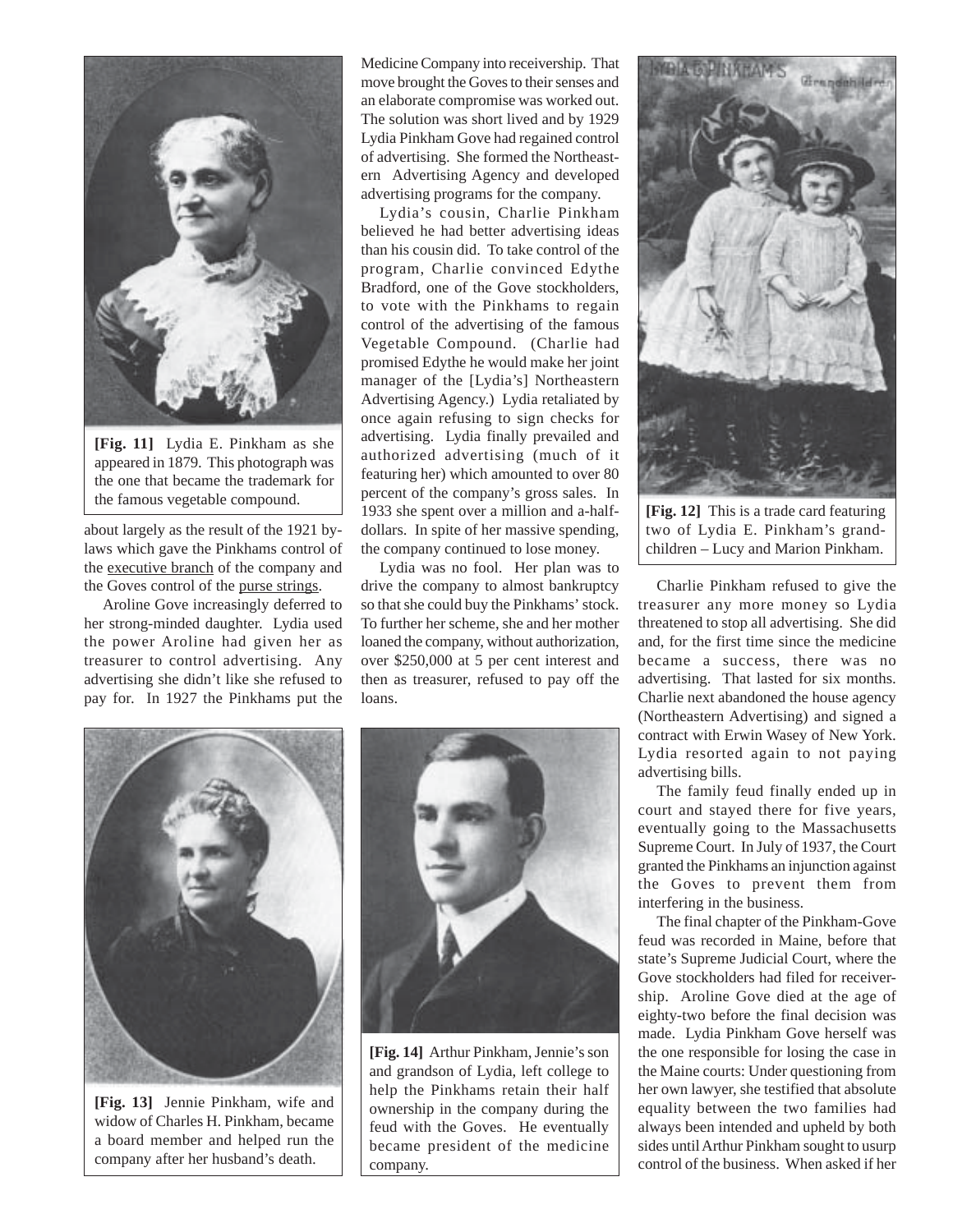

**[Fig. 15]** Lydia (Pinkham) Gove tried for years to control the Lydia E. Pinkham Medicine Company as its treasurer. She was an aviation enthusiast and as indicated on a 1928 calendar advertising the medicine, "Lydia E. Pinkham's granddaughter was the first woman to cross [as a passenger] North America by aeroplane. She made the flight from Los Angeles to Boston in August, 1926, in 31 hours' actual flying time."

intent had been to "rule or ruin," Lydia responded: "Certainly not!" The Pinkham counsel's cross-examination, much like a current television rerun of a Matlock episode, was at first puzzling. He produced a note written two years earlier by Lydia thanking several company employees for sending flowers on her mother's eightieth birthday. Had Lydia written the note? She testified she had. Would she read it to the Court? Unsure of its importance, Lydia began to read:

*"My mother's mother, Lydia E. Pinkham, arranged that the Gove interest should control the management of the Lydia E. Pinkham Medicine Company for as long a time as possible and her choice has been amply justified by the splendid record of success which has been obtained until the present time."*

The note was proof that the equal division the Goves had built their case upon had never been recognized or accepted by Lydia or her mother Aroline. They had wanted to rule, not to share equally in the management of the company. Arthur Pinkham summarized the situation,

after the case was dismissed in February of 1941, by pronouncing, "That there is no war like a civil war and no feud like a family feud."

In the long run the Lydia Pinkham Medicine Company proved to be the biggest loser in the Pinkham-Gove feud. The lengthy wrangling between the families badly crippled the business. During the early years of the court fight, advertising virtually ceased, and sales declined precipitously. The 1940s saw an increase in sales that reached \$2,636,000 in 1945.

Reminiscent of the sad irony of Charles Pinkham's death in 1900 of kidney disease and as if to once again mock claims of the Vegetable Compound's efficacy, *Lydia Pinkham Gove died in 1948 of ovarian cancer.*

The Pinkhams and the Goves during an uneasy truce ran the company but not very successfully for another decade or so. But as already written earlier in this treatise, *"In the mid-1960s with the Pinkham family still running the company there were 112 shares among the six who ran the company. Their income was down to \$37,333 each by then. Lydia's great grandson, Charles "Charlie" Pinkham was treasurer of the Lydia E. Pinkham Medicine Co. before it was sold to Cooper Laboratories, Inc. in 1968."*

#### **What Was the Medicine Made Of?**

The original formula for Lydia's vegetable compound is much the same today as it was in 1873 except Vitamin B1 was added in the 1940s (Figure 16). Oh yes, the amount of alcohol was cut from 18% (36 proof) to 15% (30 proof). Two or three bottles taken at once will still make any woman forget her complaints, as well as her Christian name. But in the recommended dosages, the compound – now called, "medicine" does have a beneficial effect. That was discovered after the famous Pure Food and Drug Legislation of 1906 allowed it to remain on the market and the Federal Trade Commission concluded again in 1940.

The ingredients are water, alcohol, vitamin B1, licorice, camomile, pleurisy root, black cohosh, life root plant, true unicorn, false unicorn, gentian and dandelion root. The medicine has a bitter, nut-like flavor with a faint aftertaste of licorice. *"Your initial reaction is to screw up your face,"* according to a comment by Hermon E. Smith, one of Lydia's great grandsons whose job it was to taste every batch made in the early 1970s.

During the mixture's heyday, annual sales hit \$3.8 million in 1925. Her 62-page "Guide for Women" was printed by the millions and in seven languages.

#### **How Famous Was Lydia?**

Lydia was so famous that newspapers in the late 1880s and early 1900s, lacking appropriate photographs, ran pictures of Lydia with newsworthy events or obituaries of famous women. A chorus from one of several songs about her proves the point:

…So we'll sing of Lydia Pinkham, Savior of the human race, She sells her Vegetable Compound, And the papers publish her face.

Some of the famous women identified in newspapers with Lydia's picture are:

#### Date – Famous Women

1880 – Lucetia (Coffin) Mott, a famous Quaker abolitionist and feminist.

1889 – Mrs. James G. Blaine, wife of the great statesman who served in Congress (1862-1876); was Secretary of State for President James A. Garfield in 1881 who was shot to death four months after taking office; and Blaine was also Secretary of State for President William Henry Harrison (1889-1892).

1901 – Queen Victoria, Britain's Queen who took the throne, at age 8, and reigned from 1837 to 1901 – a period of 64 years.

1911 – Carrie A. Nation, who was an early member of the "Women's Christian



**[Fig. 17]** Mrs. Nation began her destruction of bars in the name of "Prohibition" on June 1, 1900 in Kiowa, Kansas where she attacked three "ioints." She used stones, brickbats, full ceramic malt bottles, and one billiard ball as ammunition. She did not adopt the use of her now famous "hatchet" (which in reality was a Crandal hammer used by masons to dress building stone – until her visit to Wichita some six months later.